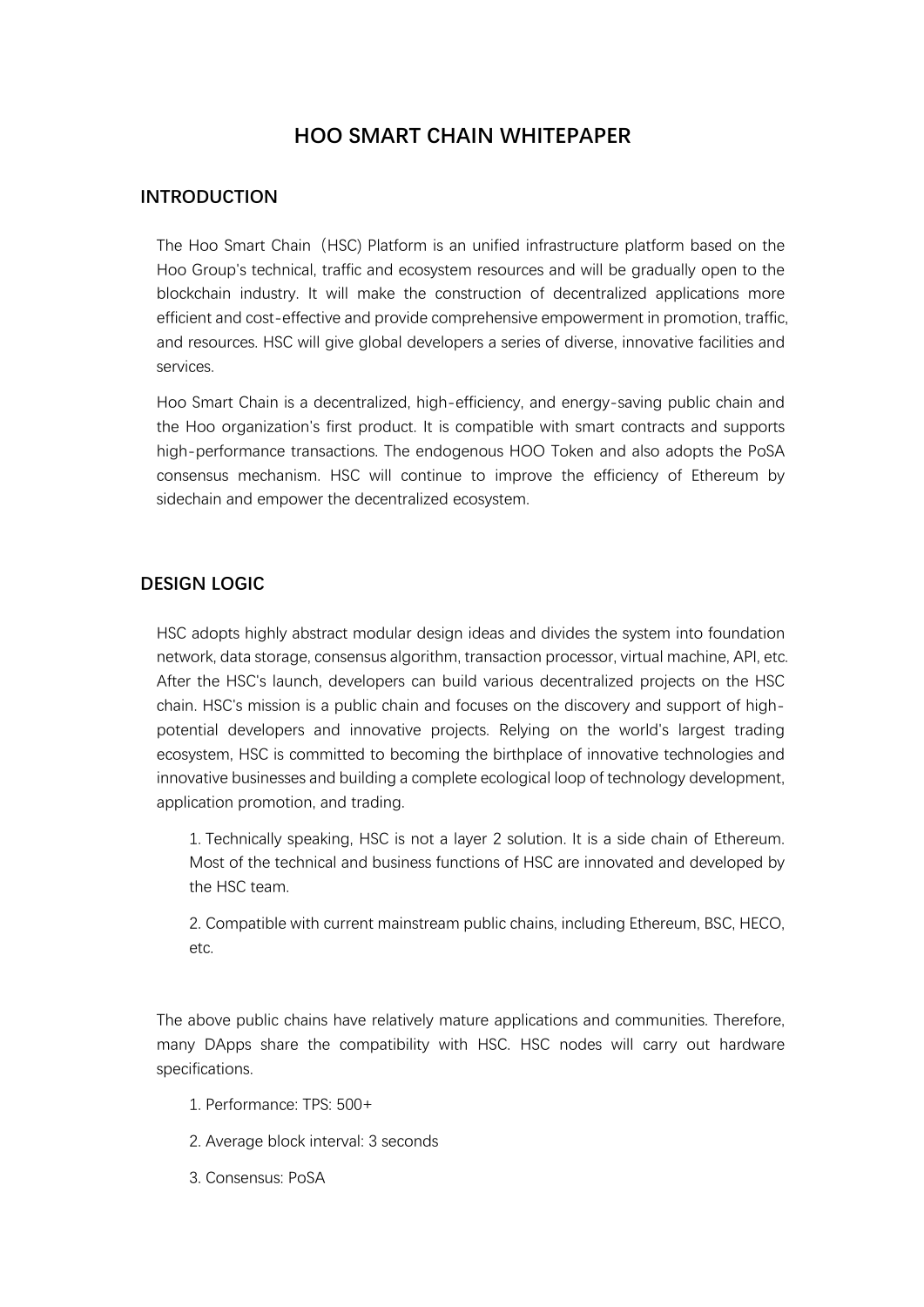#### **CONSENSUS MECHANISM**

There are many consensus mechanisms. The mainstream mechanisms people often heard were, Proof-of-Work (PoW), Proof-of-Authority (PoA), Proof-of-Stake (PoS). PoW uses computing power to mine and maintains the network. PoA uses a validator mechanism, but some people consider this to be in the process of POA. The POA might show better

performance in other fields. However, it lacks decentralization. PoSA, is the mechanism HSC is currently operating. It combines the characteristics of PoA and PoS.

HSC has limited validators since blocks produced after being verified by a certain number of validators. The validators take turns to generate blocks, similar to the way PoA. One can become a validator through staking to participate in the governance of HSC

## **CROSS-CHAIN**

Assets such as BTC, ETH, and stable coins can be mapped to HSC by an asset bridge. The realization method is to lock a certain number of tokens on the original chain then generate a corresponding number of tokens on HSC. HSC encourages developers to provide a more decentralized cross-chain solution.

## **META TRANSACTION FUNCTION**

The meta-transaction function is supported, allowing users to reduce gas fees step-wise, and HSC will cover the payment of the reduced part. The meta-transaction process allows to minimize the migration cost of DApp developers and effectively reduce the cost of DApp users.

#### **TOKENOMIC**

HOO is the Underlying Assets of HSC, and the role of HOO on the HSC chain is equivalent to the position of ETH on Ethereum. However, in HOO circulating on HSC, it will not consume huge fees like the Ethereum chain. The functions of HOO on HSC include but are not limited to

- 1. HSC transaction fee.
- 2. Provide liquidity by staking HOO to obtain income.
- 3. Cross-chain pledged asset.